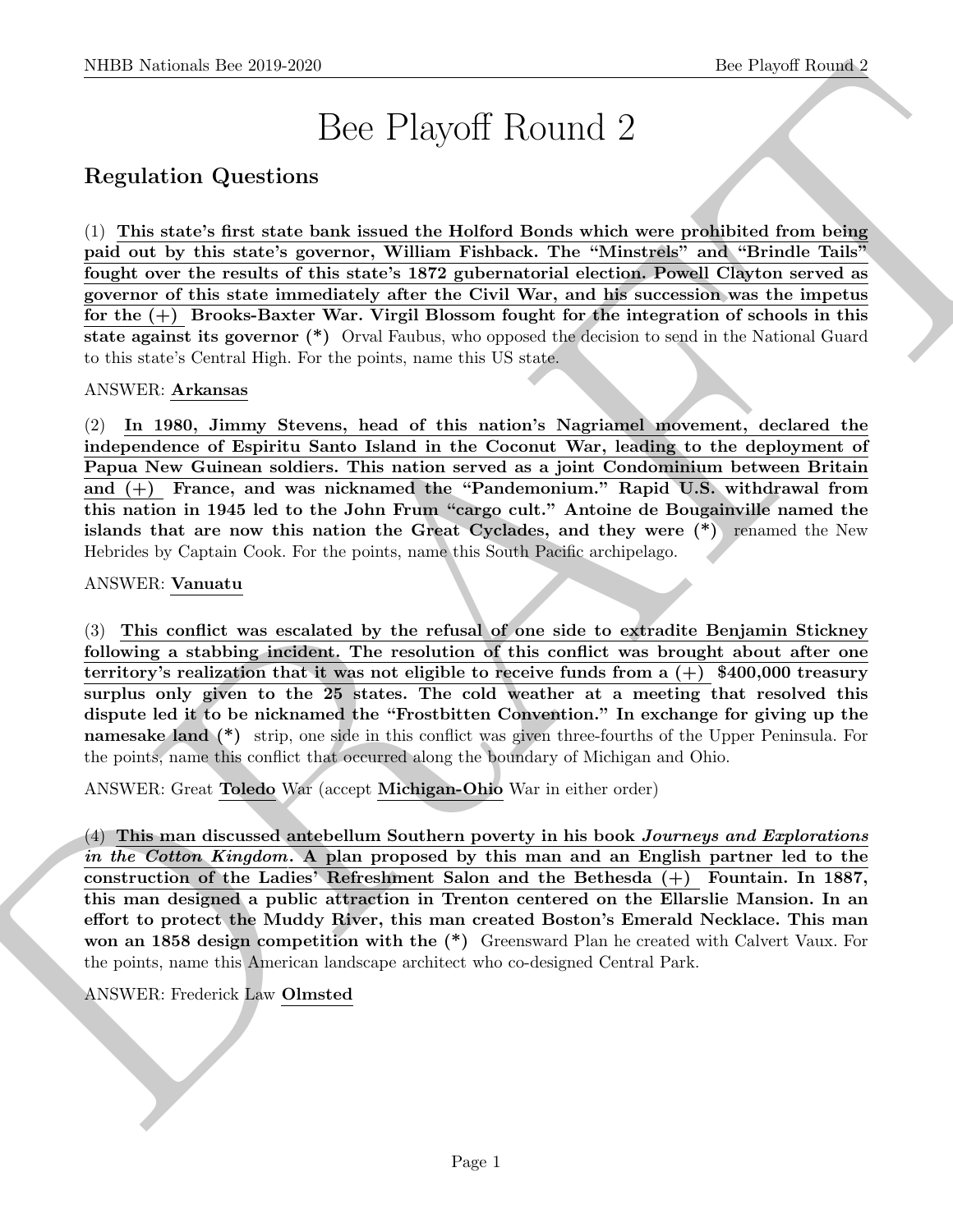NIBB Notionals line 2019.269<br>(b) Its Playeri Rooms.<sup>2</sup> (b) They also the Playeri Rooms.<sup>2</sup><br>(c) Its notional that disk edgs Nikeplaceae eigineed that Herealing which Constant Nabbels<br>This Physical Action the fits edge Nike (5) In a battle in this city, Nikephoros claimed that Heraclius single-handedly killed Rhahzadh, ending the final Byzantine-Sassanid War. This city, which Carsten Neibuhr visited for Frederik V of Denmark, was purported to have a mosque where Jonah  $(+)$ was buried. Paul-Émile Botta thought he found the ruins of this city, but actually found Dur-Sharrukin, "The Fortress of Sargon." Sennacherib transformed this city, which had massive Lamassu door figures. The Library of  $(*)$  Ashurbanipal was located in, for the points, what ancient Iraqi city near modern-day Mosul, the capital of the Neo-Assyrian Empire?

#### ANSWER: Nineveh

(6) This ruler was kidnapped as a child in the Coup of Kaisersweth to take away the power of his mother, Agnes of Poitou. This man defeated a rival for his throne, Rudolf of Rheinfelden, at the Battle on the Elster and suppressed the Saxon Rebellion at the Battle of (+) Langensalza. Matilda of Tuscany supported the Duke of Bavaria and this man's son, Conrad II, in a revolt against him. After being excommunicated and nearly having his title revoked, this man made the Walk to Canossa to force Gregory VII (\*) to absolve him. For the points, name this Holy Roman Emperor who fought with the Papacy over the Investiture Crisis.

#### ANSWER: Henry IV

(7) This man financially backed a company led by John Gregory Smith. George Stephens and Donald Smith picked up shares this man held in a company for pennies on the dollar. Charles D. Barney helped this man run one company, and in 1849, this man was made a partner of the E.W. (+) Clark Company. The "wire-house firm" concept was created by this man who financed the Northern Pacific Railway and tried to make Duluth a metropolis. Helping the Treasury Department under (\*) Salmon Chase sell bonds during the Civil War, for the points, name this financier whose namesake company collapsed during the Panic of 1873.

# ANSWER: Jay Cooke

(8) This deity's sacred rites were performed by assinnu men who cross dressed and took female names. In an epic named for this deity, Galla demons help this spouse of Dumuzid to escape from the underworld. Along with Anu, this deity was the dedicatee of the  $(+)$  Eanna temple of Uruk whose kings are believed to have taken part in a "sacred marriage" to this deity's chief priestess. In the Epic of Gilgamesh, this deity attempted to seduce Gilgamesh and released the (\*) Bull of Heaven when she failed. Also known as Inanna, for the points, name this Mesopotamian goddess of war and love.

ANSWER: Ishtar (accept Inanna before mentioned)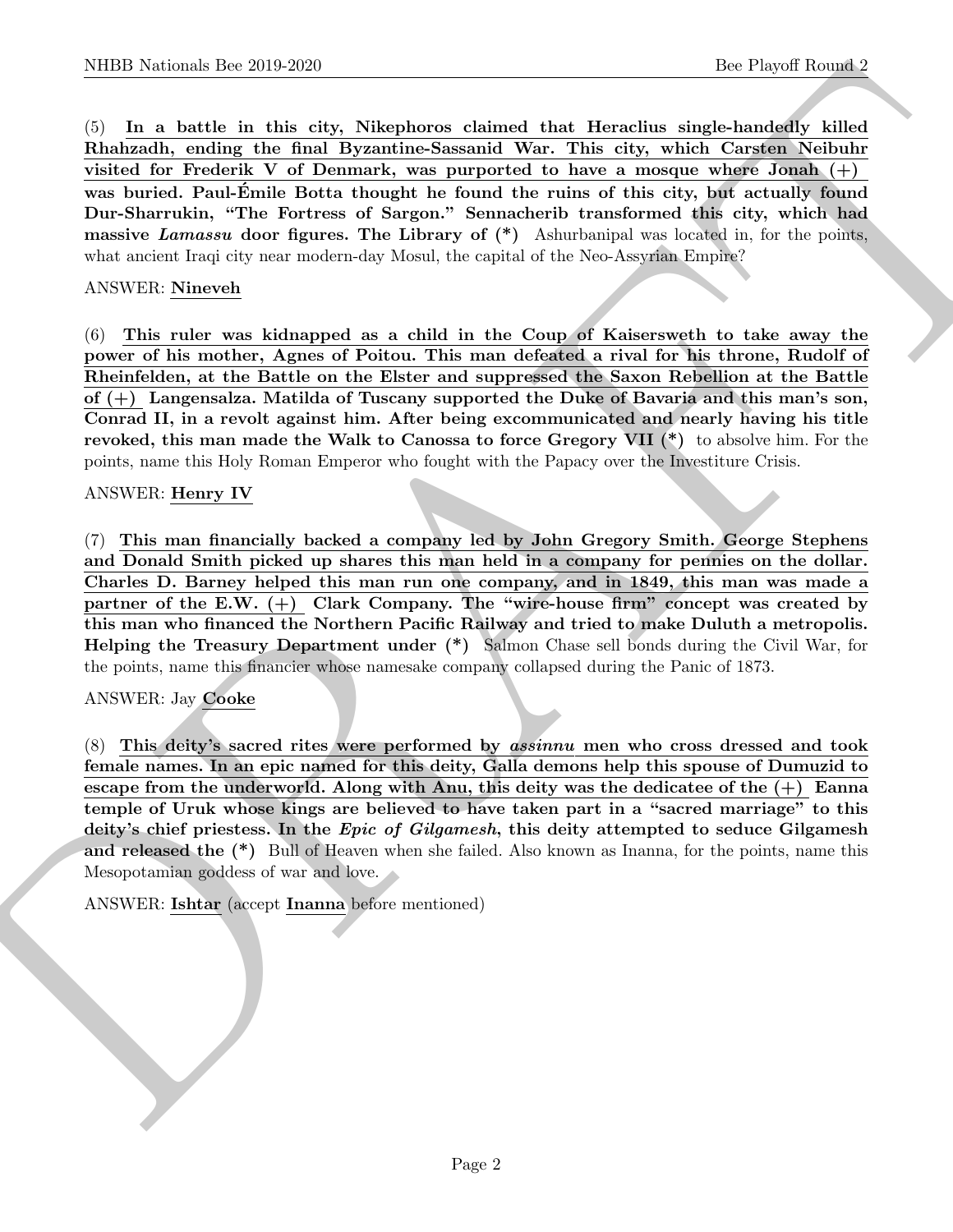NIBED Nortonic- Der 20:0 2000<br>
(b) Journalis Ernstein der 20:0 2000<br>
(b) Journalis Ernstein Markovan was neversly in this region and considerate to the<br>flux of the state of the state of the state of the state of the state (9) Journalist Ernest Vardanean was arrested in this region and confessed to being a spy. During a conflict in this region, local police were blamed when Igor Shipcenko was killed in the city of Dubasari. In that 1992 war over this region, attempts to cross the Lunga Bridge were stopped by the  $(+)$  PMR. As of 2020, the city of Bender is under de facto control of this state, whose first president was Igor Smirnov. Like the region of Gagauzia, this region declared independence from a country governed from (\*) Chisinau. For the points, name this autonomous region of Moldova.

ANSWER: Transnistria (accept Transdniestria, accept Pridnestrovian Moldovan Republic, accept PMR before mentioned)

(10) This man and his brother, Tizoc, are shown on a diorite slab sticking needles in their earlobes as an offering to the gods. This leader's attempts to build a canal to Coyoacán were spoiled by a large flood that priests said was brought on by his murder of Coyoacán's  $(+)$ leader. This man ruled as *tlatoani* at the height of his empire's power and was named after a dog-like creature with spines on its back. This man ordered 80,400 people to be sacrificed at the Templo Mayor after dedicating a new temple to (\*) Huitzilopochtli. For the points, name this Aztec emperor succeeded by Montezuma II.

# ANSWER: Ahuitzotl

(11) Lieutenant William Bull rode to warn people of this rebellion, whose leaders spared the owners of Wallace's Tavern. This rebellion was provoked by the Security Act, which required white males to carry firearms wherever they went. This rebellion's participants were trying to reach Fort  $(+)$  Mose near Spanish-controlled St. Augustine when they were defeated near the Edisto River. This rebellion's participants were led by a trained soldier named Jemmy, also called (\*) "Cato," and many were originally from the Kingdom of Kongo. For the points, name this 1739 rebellion of enslaved Africans in South Carolina.

ANSWER: Stono River Rebellion (accept Cato's Rebellion before mentioned, accept synonyms for "rebellion" including "conspiracy", do NOT accept or prompt on "Cato Street Conspiracy")

(12) This scientist developed a vector font language that uses Bezier curves to define characters, known as Metafont. This scientist developed an algorithm for string-searching with James H. Morris and Vaughan Pratt. This scientist popularized the use of Edmund Landau's (+) asymptotic notation and introduced his namesake "up arrow" notation for representing large integers. This man developed the TeX typesetting system and won the 1974 ACM (\*) Turing Award. For the points, name this "father of the analysis of algorithms" and author of The Art of Computer Programming.

#### ANSWER: Donald Knuth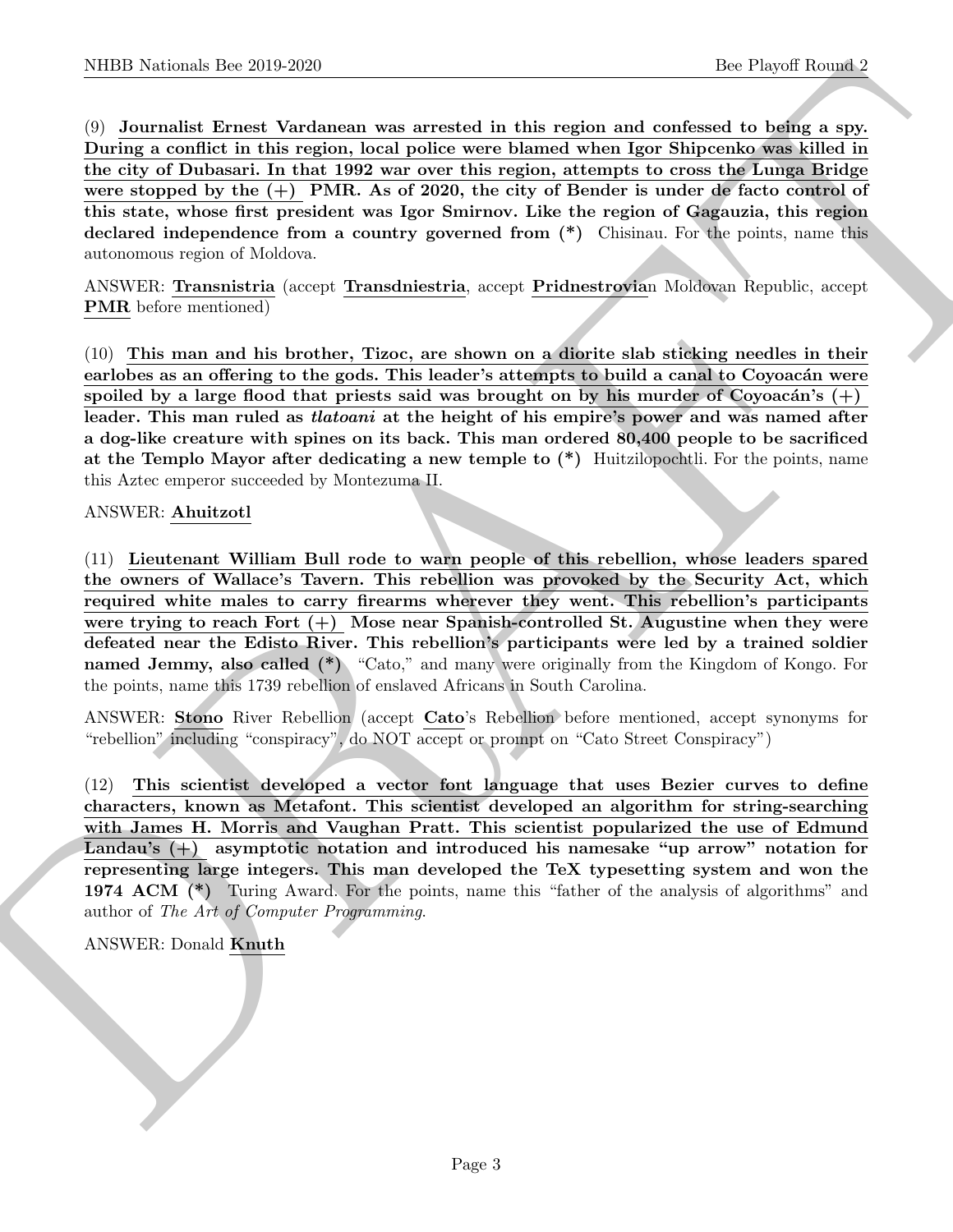NIBB Notional- line 20.9 269<br>
(b) Proper Rooms 2<br>
(d) This man directed the shown of a young clerk in his 20-page and<br>obtained Now Merric Constrained (with the main compared Westburg Merri<br>
Merri and the simple constraint  $(13)$  This man discussed the abuse of a young clerk in his 20-page autobiography Waiting for a Visa. After meeting with Hammalawa Saddhatissa, this man accepted the Three Refuges and Five Precepts and prescribed the 22 (+) Vows to 500,000 of his supporters. With Mohandas Gandhi, this man signed the Poona Pact on behalf of depressed classes. This man wrote Annihilation of Caste and opposed special status for Jammu and Kashmir in Article (\*) 370 of the Indian Constitution. For the points, name this politician and social reformer who led a mass conversion of Dalits to Buddhism.

ANSWER: B(himrao) R(amji) Ambedkar (accept Babasaheb Ambedkar)

(14) Houses at this location contained beds and dressers in the same position in each house, with a larger bed to the right of the door in accordance with local tradition. The Grooved Ware people who built this site inspired a similar site at Rinyo. This site contained the earliest record of the human flea  $(+)$  in Europe. William Watt first investigated this location, which V. Gordon Childe also studied. This site, along with the Maes Howe, Standing Stones of Stennes, and Ring of Brodgar, form a Neolithic (\*) Heart of a certain island chain. For the points, name this Neolithic settlement in the Orkney islands, the "Scottish Pompeii."

# ANSWER: Skara Brae

(15) This man ruled that Harrison Gray Dyar was the first man to transmit a telegraph message in America. James Madison's administration was defended by this man's Hillsborough Resolves. Benjamin Curtis refined this man's reasoning for determining state (+) regulatory power in the Cooley Doctrine. Joseph Story was replaced as Associate Justice by this man, who was appointed by James Polk. Under this Secretary of the Treasury, (\*) an act was passed that led to the Panic of 1837. For the points, name this New Hampshire politician who was ordered by Andrew Jackson to implement the Specie Circular.

# ANSWER: Levi Woodbury

(16) This psychologist credited his work on the Yukon highway system for inspiring his interest in human psychopathology. With his doctoral student, Richard Walters, this psychologist wrote Adolescent Aggression, which he had started as a PhD student at the University of  $(+)$  Iowa. This man's reciprocal determinism departed from previously accepted behaviorism. One experiment by this psychologist involved a subject observing a man shouting phrases like "sock him" and "kick him" to demonstrate his (\*) "social learning theory." For the points, name this Stanford psychologist who performed the Bobo Doll experiment.

#### ANSWER: Albert Bandura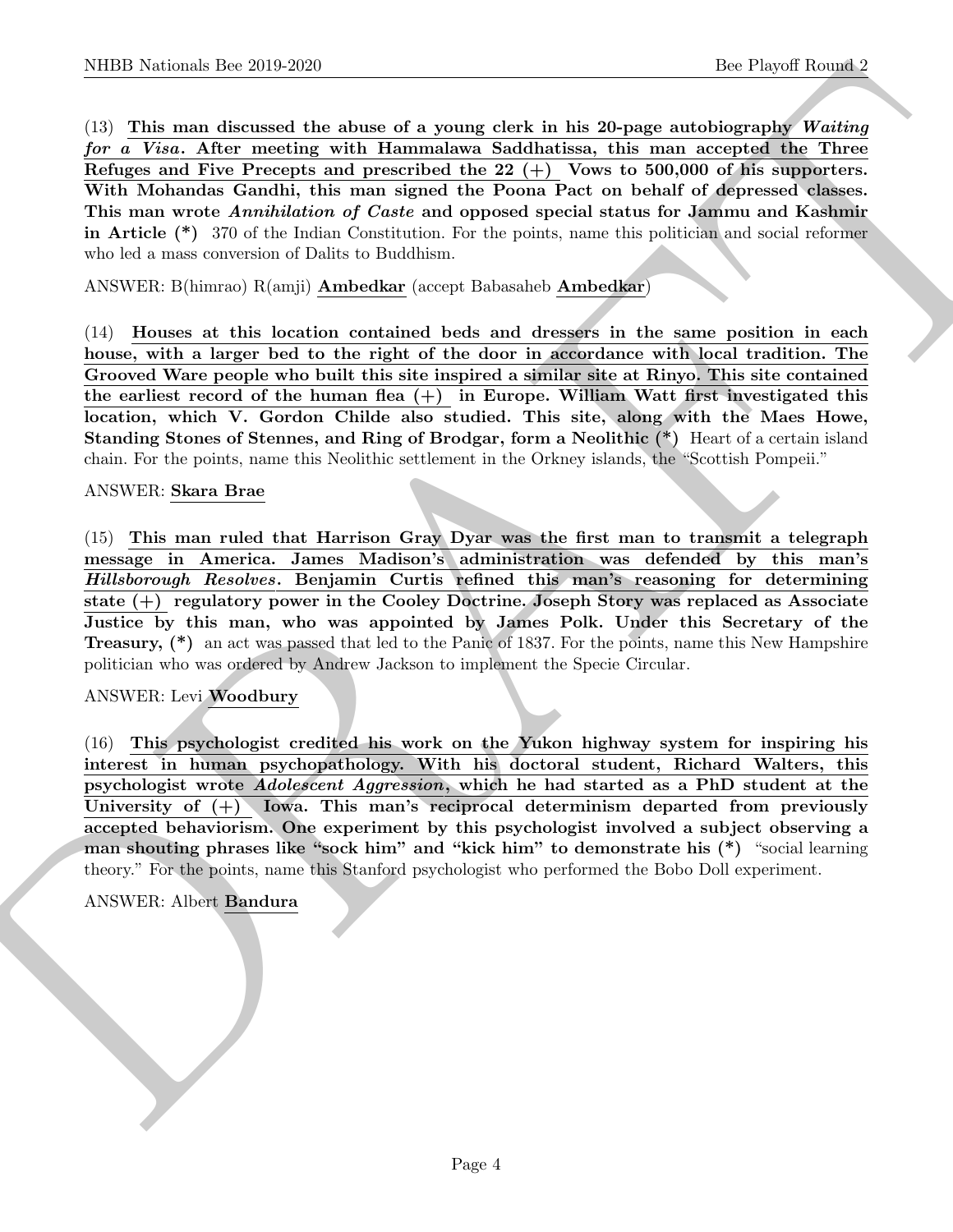NIBER Noticeals. Ber 2019.269<br>
(1) Receives Makine used this munk powds, in Day Live over the five-of-Bis many<br>
(1) Gassley and Makine used the most powds in the five-of-Bis munk powds of the Note Makine most<br>
normalized (17) Gustav Mahler quoted this man's poetry in Das Lied von der Erde. This man commemorated his farewell with his friend Meng Haoran "during the third month of smoky flowers" at Yellow Crane Tower in one poem. This man's best known poem compares frost to moonlight striking the ground  $(+)$  through a window and is about an official's longing for his ancestral home. This man is considered perhaps the most influential writer during the "Golden Age of  $(*)$  Chinese Poetry." For the points, name this poet of "Jing  $\psi$  si," or "A Quiet" Night Thought," who, along with Du Fu, is considered the greatest poet of the Tang Dynasty.

ANSWER: Li Bai (accept Li Po, accept Li Bo, accept Taibai, accept Qinglian Jushi))

(18) During this conflict, a trader named Rashid bin Masoud gained the favor of the German government by letting them borrow his private army. After this conflict, Kurt Johannes carried out a brutal scorched earth campaign ordered by the governor, Count Gustav Adolf von  $(+)$  Götzen. During this conflict, hosts of the snake spirit, Hongo, distributed a mixture of castor oil and millet seeds that a man known as Bokero claimed would turn (\*) bullets into water. For the points, name this 1905 to 1906 rebellion against forced cotton farming by the indigenous people in German East Africa.

ANSWER: Maji Maji Rebellion (accept obvious equivalents for "rebellion")

(19) This man was wounded in a duel with Charles Floquet after being voted into the Chamber of Deputies. This man's decree to ban performances of Lohengrin caused 70,000 German troops to mass against him in the Schnaebelé Affair.  $(+)$  Paul Déroulède led the League of Patriots to promote this man's principles of révision and restauration. This man used revanchism to gain support following France's defeat by Kaiser (\*) Wilhelm I. For the points, name this French general who led a populist political movement following the Franco-Prussian War.

ANSWER: Georges Ernest Boulanger (prompt on "Général Revanche")

(20) In 1920, this man ran for New York State Comptroller on the Socialist Party ticket. This man's "A Freedom Budget For All Americans" was a basis for the Poor People's Campaign. A.J. Muste [MUS-tee] helped this man plan a (+) march, which was called off after Executive Order 8802 was issued. Workers known as "George" inspired this man to create a Brotherhood of Sleeping (\*) Car Porters. For the points, the "I Have A Dream" speech was given by Martin Luther King, Jr. during an event that this man organized with Bayard Rustin, the 1963 March on Washington.

ANSWER: A(sa) Philip Randolph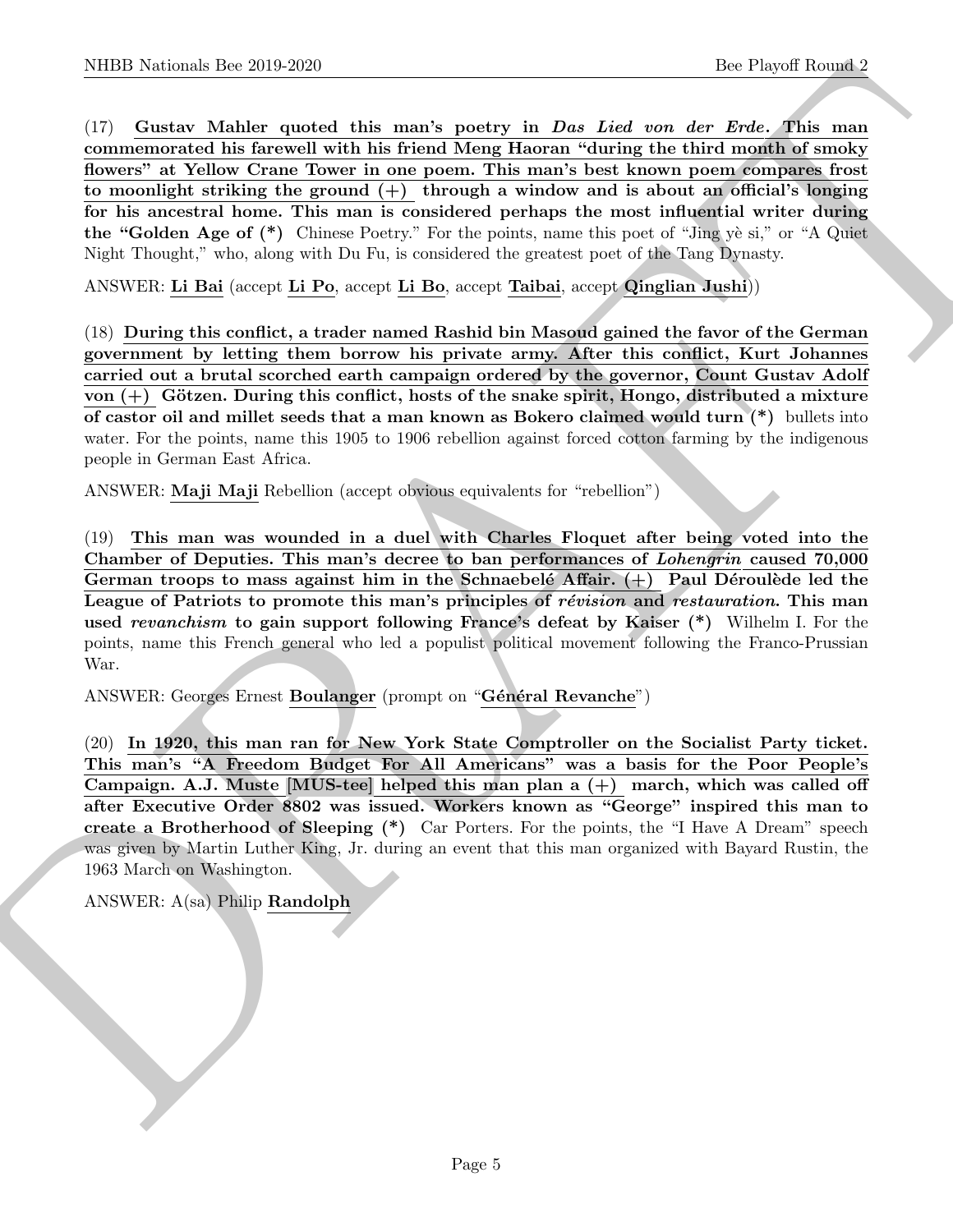NIBER Noticeals line 2019.269<br>
(2). This handless these contrasts bearing the times of the lange of the lange of the lange<br>
(2). This handless form in the binary of the lange of the lange of the lange<br>
of this handless li (21) This kingdom produced silver coins bearing the image of the hamsa bird. This kingdom's first ruler, Queen Soma, surrendered to Huntián, who may have been the Brahmin, Kaundinya. Fàn Shimàn ruled this kingdom at the height of its power, and many of this kingdom's ruins can be seen at  $(+)$  Oc Eo, or "glass canal." Kang Tai wrote about how this kingdom's writing was similar to the Indian script. The archaeological site Angkor Borei (\*) may have been this kingdom's capital. For the points, name this kingdom that was centered on the Mekong River delta in modern-day Cambodia.

### ANSWER: Funan (accept Nokor Phnom)

(22) Before going into politics, this man founded an IT tech conglomerate today known as Intouch Holdings. Massive protests against this man's regime were held by the People's Alliance for Democracy, or "Yellow Shirts," whose leader, Sondhi Limthongkul received a  $(+)$  royal pardon in 2019. This man's sister was the first female prime minister of their country, and her PTP party was the third incarnation of a party created by this man in 1998, the TRT or (\*) Thai Rak Thai party. For the points, name this former prime minister of Thailand, whose sister's name is Yingluck.

#### ANSWER: Thaksin Shinawatra

 $(23)$  This idea was the subject of the Four Dialogues of Congregationalist pastor Joseph Bellamy. A movement led by Robert Child in the 1640s provided momentum for this idea due to the view that children were being "disbarred from the seals." Richard (+) Mather supported this idea after the Synod of 1662, but his son, Increase, wrote against it. Solomon Stoddard believed this idea too restrictive and "wholly unscriptural," holding that all citizens should be allowed to partake in the (\*) Lord's Supper. For the points, name this covenant adopted by Congregational churches that allowed for partial church membership.

ANSWER: Half-way Covenant (prompt on descriptive answers indicating partial church membership or rights of non-members)

(24) This period featured soldiers drawing lots in order to decide who would be sent to Hlangwane after their commander, Piet Joubert, fell off his horse. During this period, Highland Brigade commander Andrew Wauchope was killed near the Modder River. Battles at (+) Stormberg and Colenso during this period failed to break the sieges of Kimberley and Ladysmith and instead led to Frederick Sleigh Roberts replacing the disgraced Redvers Buller as commander of the (\*) Natal Field Force. For the points, identify this infamous seven day period during which Britain was defeated three times in the Second Boer War.

#### ANSWER: Black Week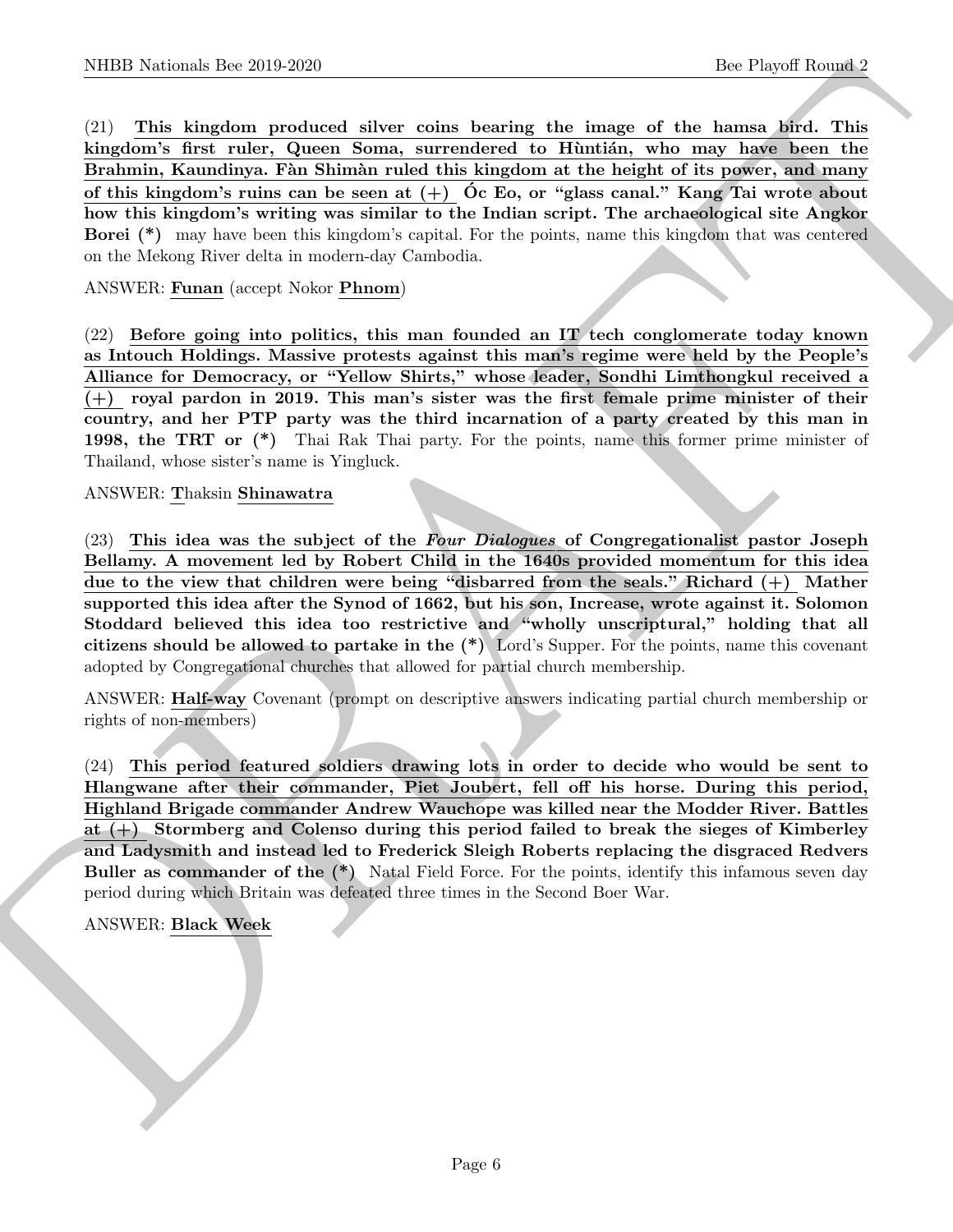NIBB Noticeals line 2019.269<br>
(25) This compone words develop an industionally see<br/>y plose due to find a finite function of the plose of the components of<br/>the state of the components of the components of the compo (25) This composer wrote Fresco, an intentionally easy piece due to limited rehearsal time, to be played in a five-hour long program that had a disastrous debut in Bonn. This composer of the opera cycle Licht [LISHT] and 19 pieces for piano and/or synthesizer,  $(+)$  Klavierstücke, spent the last years of his life explaining his comment that the  $9/11$ attacks were the "greatest work of art." The Austrian Green Party lobbied to cancel the initial premiere of a work by this man, citing  $(*)$  air pollution concerns. For the points, name this groundbreaking German composer of the Helicopter String Quartet.

ANSWER: Karlheinz Stockhausen

(26) After all of the Latin inhabitants of this city were forced by Grand Vizier Gedik Ahmed Pasha to relocate to Istanbul, they founded the Kefeli Mahalle residential quarter. This city, now called Feodosia, was transformed into a Black Sea hub by Italian merchants who purchased it from the (+) Golden Horde. This city was besieged by Djanibek Khan, who legendarily used catapults to hurl infected (\*) bodies over this city's walls in 1346. For the points, name this Crimean port, a former colony of Genoa that may have been the starting point of the Black Plague.

ANSWER: Caffa (accept Feodosia or Theodosia before "Feodosia" is mentioned)

(27) A man with this surname added provisions to the Northwest Ordinance to block slavery. During the 1804 and 1808 elections, Charles Cotesworth Pinckney ran with a man with this surname, and in 1816, the last Federalist Party  $(+)$  nominee for president had this surname. Another man with this surname owned the "Chestnut Hill" cotton plantation and was inaugurated as Franklin Pierce's vice  $(*)$  president in Matanzas, Cuba. That man with this last name was the shortest-serving vice president. For the points, give this shared surname of Alabama senator William Rufus DeVane and New York senator Rufus.

# ANSWER: King

(28) This region included a fifty verst boundary along its western border where homes for certain people were prohibited. Sons of conscripts known as cantonists were exempt from living in this region. The 1882 May Laws further restricted rights in this region, which was the site of many towns known as  $(+)$  shtetls. This region was formed by Catherine the Great out of territory from the Partitions of Poland. Subject to riots known as pogroms  $(*)$ after the assassination of Tsar Alexander II, For the points, name this region of the Russian Empire where Jewish people were allowed to permanently make a home.

# ANSWER: Pale of Settlement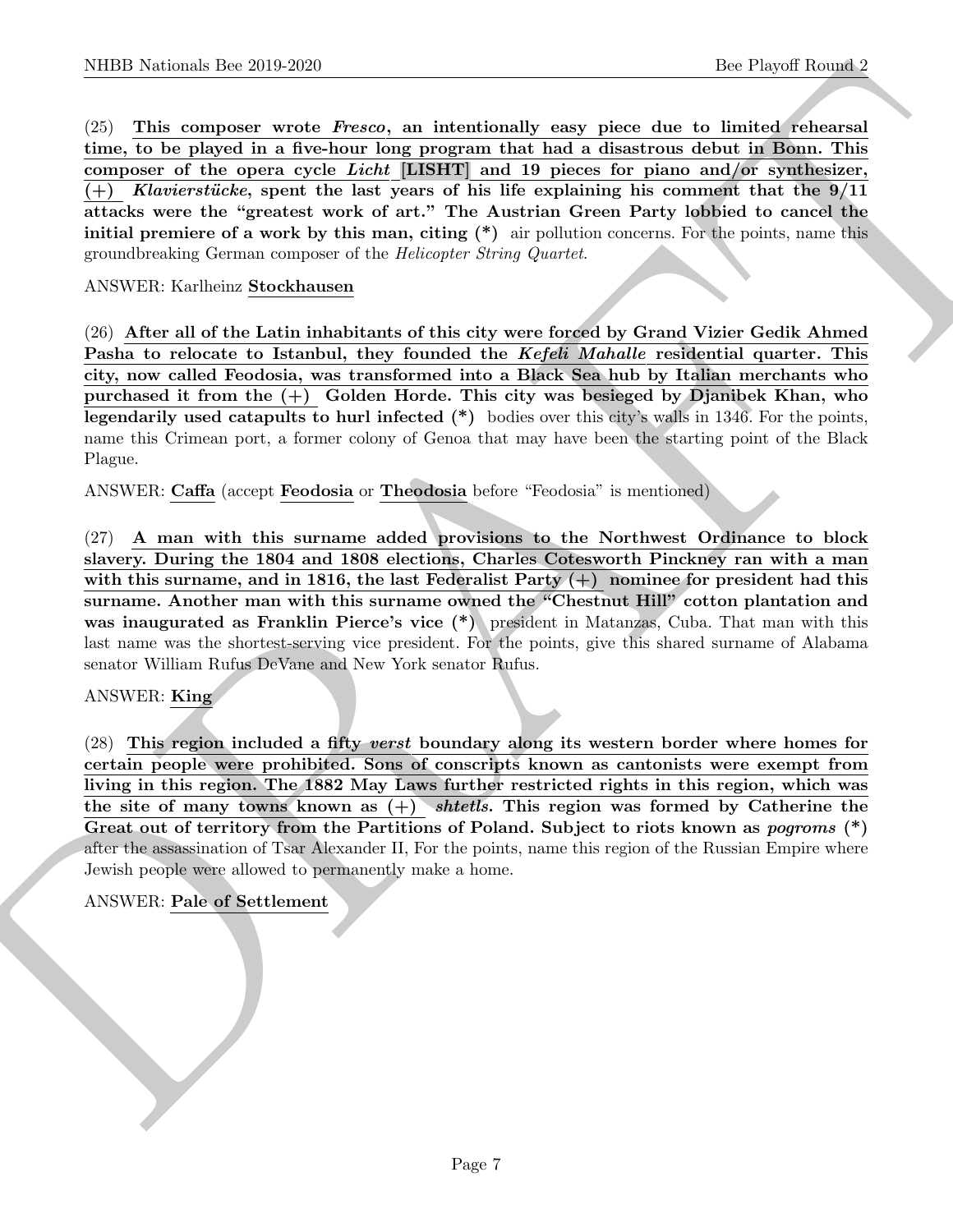NIBED Noticeals. Ber 2019.269<br>
(3) A reduce of this binardon, King Jum, was overthrown by the foreing grand of School space of the Simultane of the Simultane of the Simultane of the Simultane of the Simultane of the Simul (29) A ruler of this kingdom, King Jun, was overthrown by the foreign general Wi Man. A messenger sent to this kingdom by Emperor Wu assassinated a general escorting him to the border and then lied about defeating this kingdom in battle in order to secure a promotion. That blatant attack on this kingdom resulted in a retaliatory strike on  $(+)$  Liaodong which in turn sparked a war that resulted in this kingdom being dismantled and replaced by the Four Commanderies of Han. The fall of this kingdom, legendarily founded by Dangun, (\*) led to the rise of kingdoms like Baekje. For the points, name this ancient Korean kingdom.

ANSWER: Gojoseon (accept Gochoson, accept ancient Joseon, accept ancient Choson, prompt on "Joseon," prompt on "Choson")

(30) This author described a Chinese woman who is driven to prostitution by Japanese occupation in his story "The Christ of Nanking." This author, who satirized the political culture of Taisho Japan in his novel Kappa, described the visual hallucinations that eventually drove him to (+) suicide in the story "Spinning Gears." Conflicting accounts of a death in the woods are the focus of a short story by this man that was adapted into a landmark (\*) Akira Kurosawa film. For the points, name this Japanese author who wrote the suicide note "A Note to a Certain Old Friend," as well as the short stories "In a Grove" and "Rashomon."

ANSWER: Ryunosuke Akutagawa (accept Chokodo Shujin)

(31) This battle is the source of a phrase used in one country to describe very heavy fog. One side's vanguard at this battle was commanded by the Black Baron, Robert Munro, and a detachment of cavalry was commanded by Torsten Stalhandske.  $(+)$  The Rippach River played a significant role in this battle, and command fell to Bernhard of Saxe-Weimar after the death of one side's commander. Albrecht von Wallenstein's Imperial forces at this battle eventually (\*) withdrew to Leipzig. For the points, name this Pyrrhic victory for the Protestant Swedish Empire during the Thirty Years War at which Gustavus Adolphus was killed.

ANSWER: Battle of Lützen

(32) This man took the Frick shares in America's oldest whiskey producer, Old Overholt, before selling it during Prohibition. An agreement named for Henry Berenger and this man lessened France's debt after World War One, (+) even though much of it was never repaid. This author of Taxation: America's Business was named ambassador to the UK after Wright Patman introduced articles of impeachment against him. Those proceedings occurred after this man financially backed (\*) Pittsburgh-based members of Cox's Army. For the points, name this Secretary of the Treasury during the Great Depression.

ANSWER: Andrew Mellon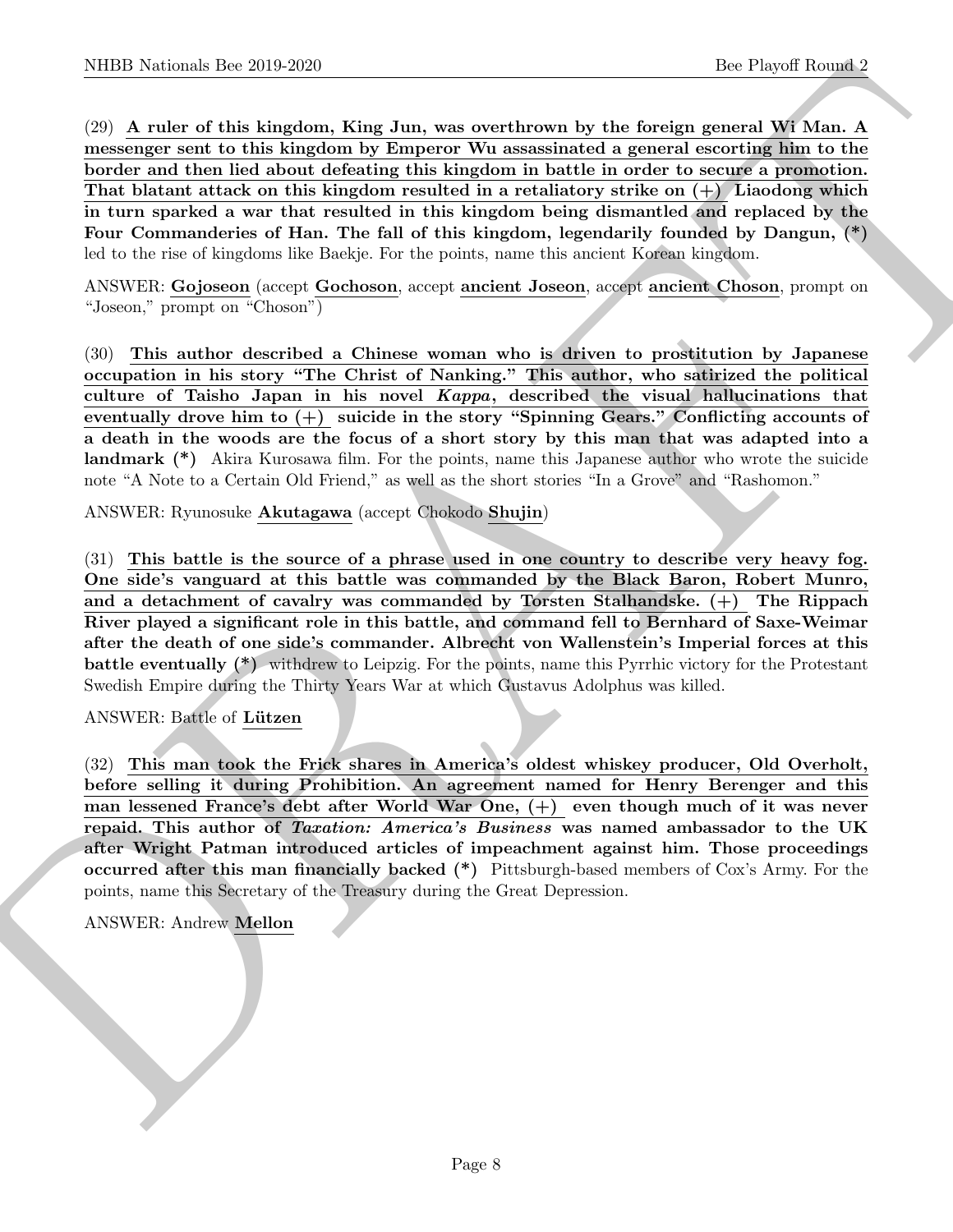NIBER National- Ber 200 2020<br>
33. This man was sisted by figures the Sam Bych, Jr. and Jusk Books in this head-was a<br>sisted by figures (by since the reaction that same consider the figures)<br>
and the figure of the since an (33) This man was assisted by figures like Sam Byrd, Jr. and Jack Bowler in his best-known action. Virginia governor Tim Kaine noted that this man's cause "has prevailed in the light of history" as part of a 2007 informal pardon.  $(+)$  Ben Woolfolk, one of his recruits, testified at the trial of this man, whose plans were foiled by flooding in the Brook Swamp. This blacksmith led an unsuccessful (\*) rebellion that was followed by his execution along with his brothers, Solomon and Martin, and twenty-three other enslaved persons by James Monroe. For the points, name this enslaved person who led a rebellion in Richmond in 1800.

ANSWER: Gabriel Prosser (accept either underlined portion)

(34) At the Mukje Conference, this man solidified his party's allegiance with the Balli Kombëtar. This leader initiated a program of countrywide bunkerization, resulting in 700,000 bunkers being built in his country. A vocal opponent of Mao (+) Zedong's "three worlds" theory, this man was abandoned by his closest ally, China, and successfully imposed state atheism despite his country's majority (\*) Muslim population. For the points, name this man who isolated his country from all other communist nations in the mid-20th century as the Marxist leader of Albania.

ANSWER: Enver Hoxha [HODGE-uh]

 $(35)$  This actress found stardom after appearing in Gustav Machaty's film, *Ecstasy*, which was banned in the United States for its sexuality and in Germany due to this woman's Jewish heritage. After the Anschluss, this woman came to Hollywood where she found her greatest success in Cecil B. DeMille's 1949  $(+)$  biblical drama, Samson and Delilah. This woman is also a member of the National Inventors Hall of Fame for her work with musician George Antheil on a radio guidance (\*) system developed in World War Two. For the points, name this actress and inventor.

ANSWER: Hedwig "Hedy" Lamarr (accept Hedy Kiesler)

(36) A member of this family served his wife a pie made from her pet doves and banned his sons from eating jam, because he believed it was not manly. Sylvia Brett wrote the book Queen of the Head-Hunters in 1970, seven years after the death of her husband,  $(+)$  Vyner, the last ruler in this family. The Japanese invasion of Borneo ended the rule of this dynasty, which began when the Sultan of Brunei rewarded the patriarch of this family with the Raj of (\*) Sarawak after crushing a tribal rebellion. For the points, name this unusual South Asian dynasty, also known as the Brooke family.

ANSWER: White Rajahs (accept Brooke family, dynasty, or other equivalents before mentioned)